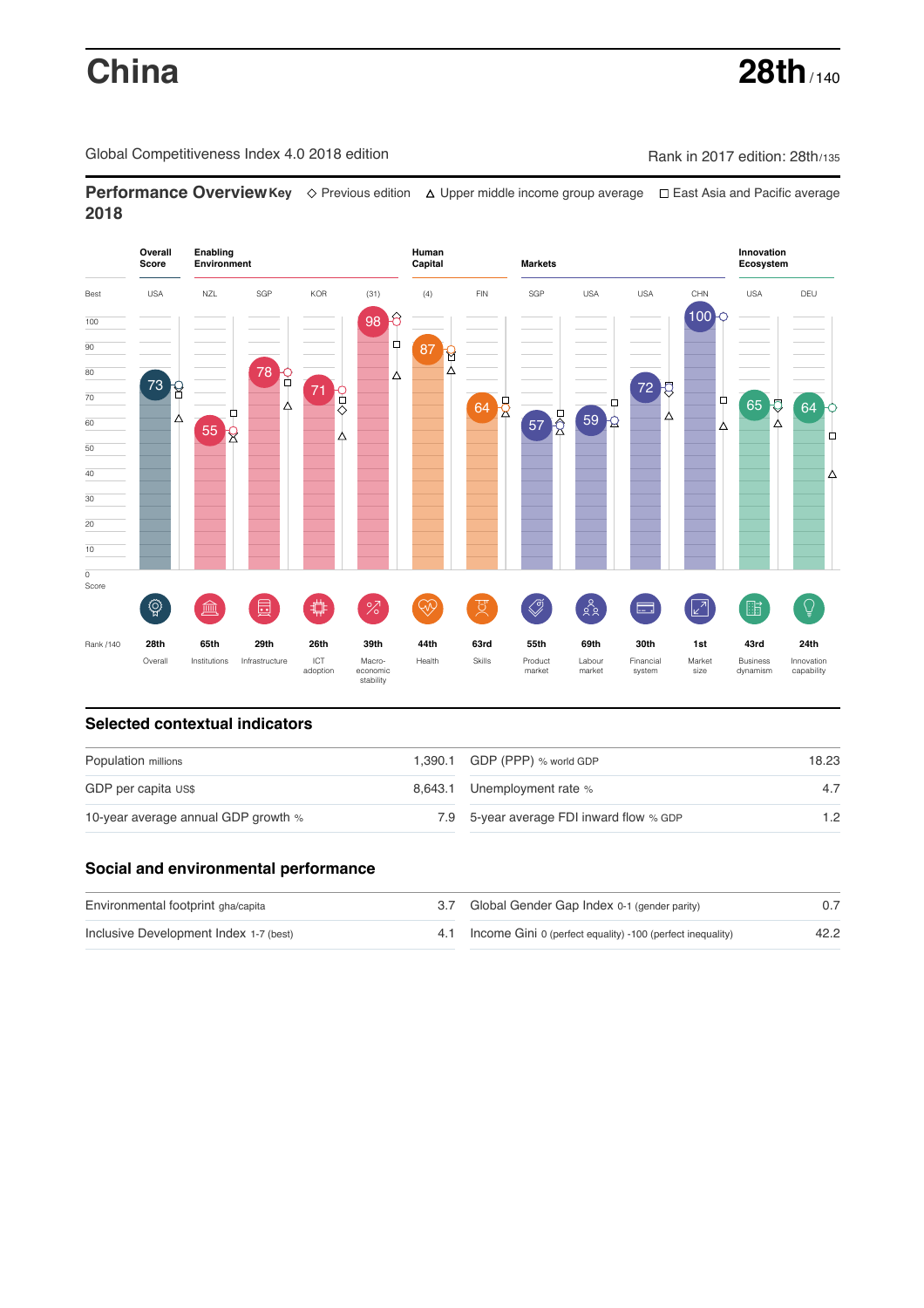# **China 28th**/140

| <b>Index Component</b>                                                                     | Value                    | Score *         | Rank/140       | <b>Best Performer</b>       |
|--------------------------------------------------------------------------------------------|--------------------------|-----------------|----------------|-----------------------------|
| 寙<br>Pillar 1: Institutions 0-100 (best)                                                   |                          | 54.6 ↑          | 65             | <b>New Zealand</b>          |
| 1.01 Organized crime 1-7 (best)                                                            | 4.6                      | $60.7 =$        | 80             | Finland                     |
| 1.02 Homicide rate /100,000 pop.                                                           | 0.6                      | 99.6 ↑          | 15             | Multiple (9)                |
| 1.03 Terrorism incidence 0 (very high) -100 (no incidence)                                 | 96.4                     | $96.4$ ↑        | 111            | Multiple (24)               |
| 1.04 Reliability of police services 1-7 (best)                                             | 4.6                      | $59.8 =$        | 63             | Finland                     |
| 1.05 Social capital 0-100 (high)                                                           | 41.0                     | 41.0 $\sqrt{ }$ | 125            | Australia                   |
| 1.06 Budget transparency 0-100 (best)                                                      | 50.0                     | $50.0 =$        | 77             | Multiple (2)                |
| 1.07 Judicial independence 1-7 (best)                                                      | 4.5                      | $58.2 =$        | 45             | Finland                     |
| 1.08 Efficiency of legal framework in challenging regulations 1-7 (best)                   | 4.1                      | $51.5 =$        | 34             | Finland                     |
| 1.09 Freedom of the press 0-100 (worst)                                                    | 78.3                     | $21.7 +$        | 140            | Norway                      |
| 1.10 Burden of government regulation 1-7 (best)                                            | 4.4                      | $56.3 =$        | 18             | Singapore                   |
| 1.11 Efficiency of legal framework in settling disputes 1-7 (best)                         | 4.1                      | $51.9 =$        | 47             | Singapore                   |
| 1.12 E-Participation Index 0-1 (best)                                                      | 0.90                     | $90.5$ ↑        | 29             | Multiple (3)                |
| 1.13 Future orientation of government 1-7 (best)                                           | 4.4                      | $56.3 =$        | 32             | Singapore                   |
| 1.14 Incidence of corruption 0-100 (best)                                                  | 41.0                     | 41.0 ↑          | 66             | New Zealand                 |
| 1.15 Property rights 1-7 (best)                                                            | 4.6                      | $59.6 =$        | 53             | Finland                     |
| 1.16 Intellectual property protection 1-7 (best)                                           | 4.5                      | $58.3 =$        | 49             | Finland                     |
| 1.17 Quality of land administration 0-30 (best)                                            | 18.3                     | $61.0 =$        | 51             | Singapore                   |
| 1.18 Strength of auditing and reporting standards 1-7 (best)                               | 4.5                      | $59.1 =$        | 75             | Finland                     |
| 1.19 Conflict of interest regulation 0-10 (best)                                           | 5.0                      | $50.0 =$        | 95             | Multiple (2)                |
| 1.20 Shareholder governance 0-10 (best)                                                    | 4.7                      | $47.0 =$        | 90             | Kazakhstan                  |
|                                                                                            |                          |                 |                |                             |
| 圓<br>Pillar 2: Infrastructure 0-100 (best)                                                 |                          | 78.1 ↑          | 29             | Singapore                   |
| 2.01 Road connectivity index 0-100 (best)                                                  | 88.4                     | $88.4 =$        | 17             | <b>United States</b>        |
| 2.02 Quality of roads 1-7 (best)                                                           | 4.6                      | $59.7 =$        | 42             | Singapore                   |
| 2.03 Railroad density km of roads/square km                                                | 7.0                      | $17.5 =$        | 58             | Multiple (20)               |
| 2.04 Efficiency of train services 1-7 (best)                                               | 4.5                      | $59.0 =$        | 25             | Switzerland                 |
| 2.05 Airport connectivity score                                                            | 4,925,930.8              | $100.0 =$       | $\overline{2}$ | Multiple (8)                |
| 2.06 Efficiency of air transport services 1-7 (best)                                       | 4.6                      | $60.7 =$        | 63             | Singapore                   |
| 2.07 Liner Shipping Connectivity Index 0-157.1 (best)                                      | 158.8                    | $100.0 =$       | $\mathbf{1}$   | Multiple (4)                |
| 2.08 Efficiency of seaport services 1-7 (best)                                             | 4.5                      | $58.6 =$        | 48             | Singapore                   |
| 2.09 Electrification rate % pop.                                                           | 100.0                    | $100.0 =$       | $\mathbf{1}$   | Multiple (66)               |
| 2.10 Electric power transmission and distribution losses % output                          | 5.1                      | 98.8 ↑          | 21             | Multiple (9)                |
| 2.11 Exposure to unsafe drinking water % pop.                                              | 12.4                     | 89.4 ↓          | 75             | Multiple (23)               |
| 2.12 Reliability of water supply 1-7 (best)                                                | 4.9                      | $64.9 =$        | 68             | Switzerland                 |
| ₽<br>Pillar 3: ICT adoption 0-100 (best)                                                   |                          | 71.5 ↑          | 26             | Korea, Rep.                 |
| 3.01 Mobile-cellular telephone subscriptions /100 pop.                                     | 104.6                    | 87.2 ↑          | 94             | Multiple (68)               |
| 3.02 Mobile-broadband subscriptions /100 pop.                                              | 83.6                     | n/a             | 45             | <b>United Arab Emirates</b> |
| 3.03 Fixed-broadband Internet subscriptions /100 pop.                                      | 26.9                     | 53.7 个          | 36             | Switzerland                 |
| 3.04 Fibre Internet subscriptions /100 pop.                                                | 18.0                     | n/a             | $\overline{7}$ | Korea, Rep.                 |
| 3.05 Internet users % pop.                                                                 | 53.2                     | 53.2 $\uparrow$ | 82             | Iceland                     |
| ℅<br>Pillar 4: Macroeconomic stability 0-100 (best)                                        | $\overline{\phantom{0}}$ | 98.3 ↓          | 39             | Multiple (31)               |
| 4.01 Inflation annual % change                                                             | 1.8                      | $100.0 =$       | $\mathbf{1}$   | Multiple (74)               |
| 4.02 Debt dynamics 0-100 (best)                                                            | 96.6                     | 96.6 $\sqrt{ }$ | 39             | Multiple (36)               |
| Qÿ<br>Pillar 5: Health 0-100 (best)                                                        |                          | 87.0 ↑          | 44             | Multiple (4)                |
| 5.01 Healthy life expectancy years                                                         | 67.9                     | 87.0 ↑          | 43             | Multiple (4)                |
| 섯<br>Pillar 6: Skills 0-100 (best)                                                         | -                        | 64.1 $\sqrt{ }$ | 63             | Finland                     |
| 6.01 Mean years of schooling Years                                                         | 7.8                      | $52.0 =$        | 97             | Finland                     |
|                                                                                            | 4.5                      | $58.3 =$        | 35             | Switzerland                 |
| 6.02 Extent of staff training 1-7 (best)<br>6.03 Quality of vocational training 1-7 (best) | 4.5                      | $58.9 =$        | 40             | Switzerland                 |
| 6.04 Skillset of graduates 1-7 (best)                                                      | 4.5                      | $59.1 =$        | 37             | Switzerland                 |
| 6.05 Digital skills among population 1-7 (best)                                            | 4.7                      | $61.0 =$        | 45             | Sweden                      |
| 6.06 Ease of finding skilled employees 1-7 (best)                                          | 4.6                      | $59.7 =$        | 44             | <b>United States</b>        |
| 6.07 School life expectancy Years                                                          | 13.5                     | $75.2 =$        | 77             | Multiple (9)                |
| 6.08 Critical thinking in teaching 1-7 (best)                                              | 4.4                      | $56.1 =$        | 24             | <b>United States</b>        |
| 6.09 Pupil-to-teacher ratio in primary education Ratio                                     | 16.5                     | 83.6 $\sqrt{ }$ | 52             | Multiple (6)                |
|                                                                                            |                          |                 |                |                             |